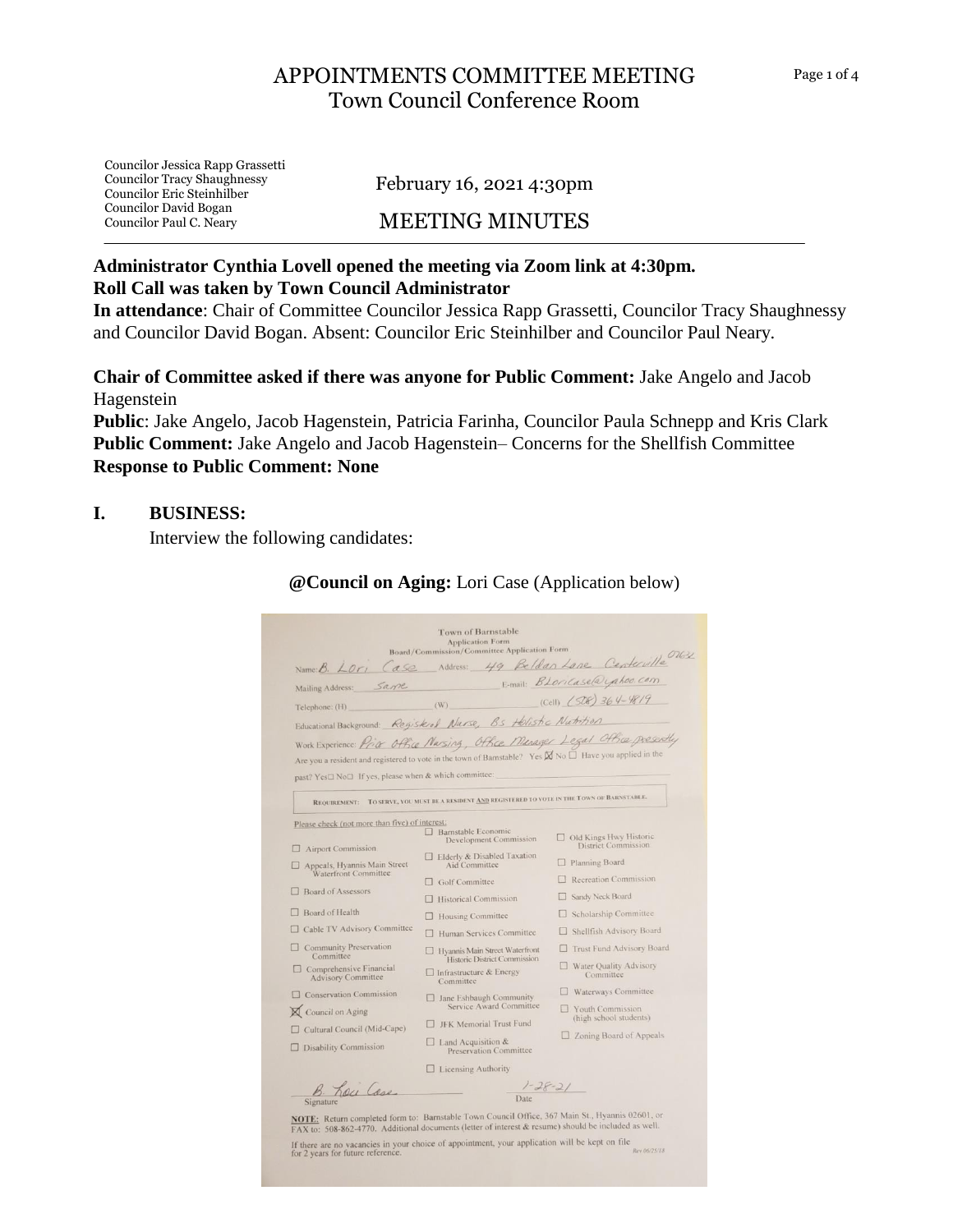## APPOINTMENTS COMMITTEE MEETING Town Council Conference Room

Councilor Jessica Rapp Grassetti Councilor Tracy Shaughnessy Councilor Eric Steinhilber Councilor David Bogan Councilor Paul C. Neary

# February 16, 2021 4:30pm MEETING MINUTES



Chair of Committee asked for a motion to approve the recommendation for the nomination of Lori Case as a regular member to the Council On Aging; Councilor Tracy Shaughnessy made the motion to recommend Lori Case as a regular member to the Council On Aging, this was seconded by Council David Bogan. Administrator Cynthia Lovell took a Roll Call vote for the nomination of Lori Case as a regular member to the Council On Aging.

**Councilor Jessica Rapp Grassetti Yes Councilor Tracy Shaughnessy Yes Councilor David Bogan Yes**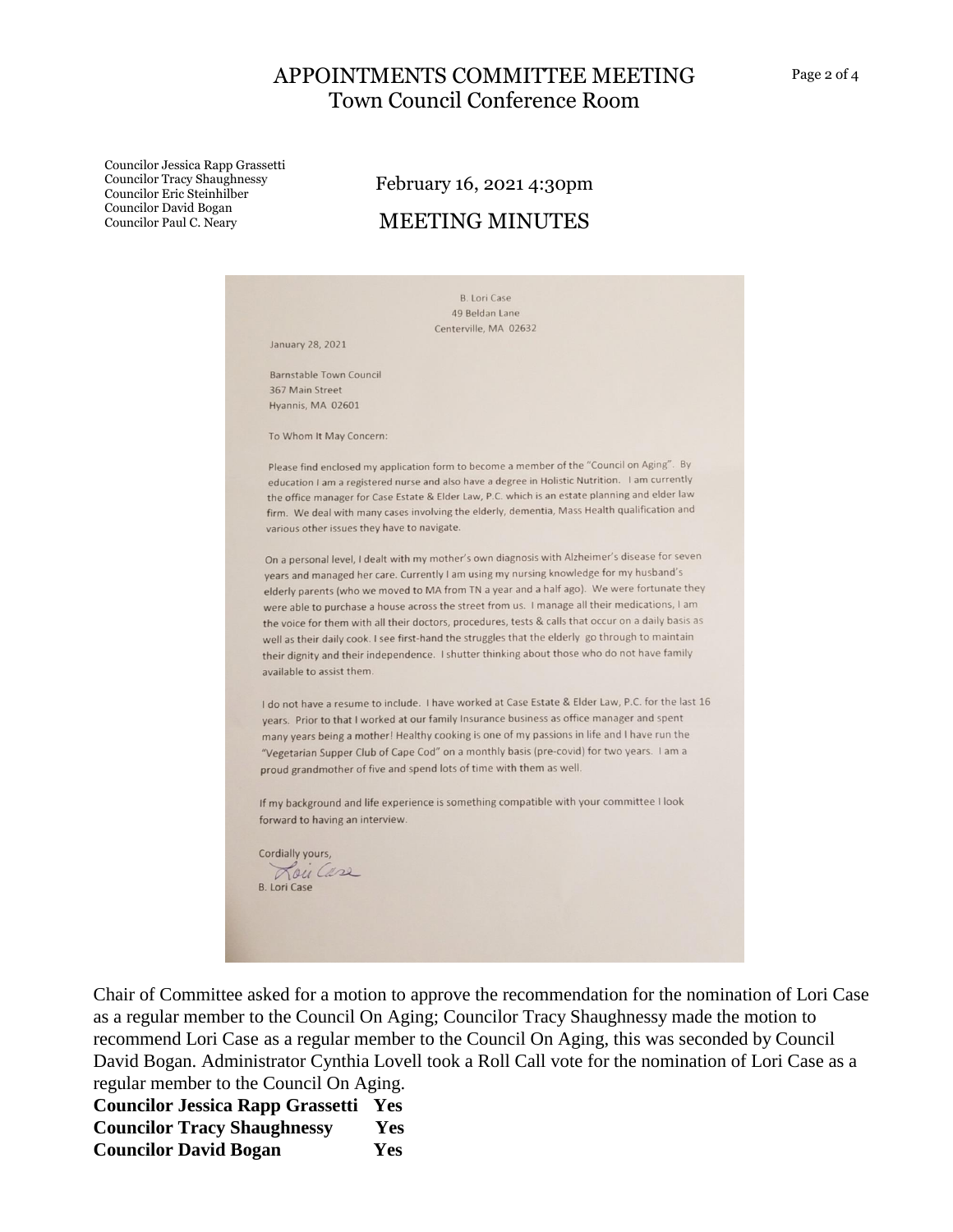Councilor Jessica Rapp Grassetti Councilor Tracy Shaughnessy Councilor Eric Steinhilber Councilor David Bogan Councilor Paul C. Neary

February 16, 2021 4:30pm MEETING MINUTES

## **Reappointed members to Boards/Committees/Commissions:** None at this time

### **Resignations: Infrastructure and Energy Committee:** John Boyle

**Correspondence from Committees:** Consideration of Jack Kay currently holding an alternate position on the Hyannis Main Street Waterfront Historic District Commission to a full member, moving Dave Colombo from his regular member position to the Hyannis Business District representative member.

Chair of Committee asked for a motion to move Jack Kay as a full member on the Hyannis Main Street Waterfront Historic District; Councilor Tracy Shaughnessy made the motion to move Jack Kay as a full member to the Hyannis Main Street Waterfront Historic District , this was seconded by Council David Bogan. Administrator Cynthia Lovell took a Roll Call vote for the nomination of Jack Kay to a full member to the Hyannis Main Street Waterfront Historic District.

| <b>Councilor Jessica Rapp Grassetti Yes</b> |            |
|---------------------------------------------|------------|
| <b>Councilor Tracy Shaughnessy</b>          | <b>Yes</b> |
| <b>Councilor David Bogan</b>                | <b>Yes</b> |

Chair of Committee asked for a motion to move David Colombo to a Hyannis Business District representative member on the Hyannis Main Street Waterfront Historic District ; Councilor Tracy Shaughnessy made the motion to move David Colombo as a Hyannis Business District representative member on the Hyannis Main Street Waterfront Historic District , this was seconded by Council David Bogan. Administrator Cynthia Lovell took a Roll Call vote for the nomination of David Colombo as a Hyannis Business District representative member on the Hyannis Main Street Waterfront Historic District.

| <b>Councilor Jessica Rapp Grassetti Yes</b> |            |
|---------------------------------------------|------------|
| <b>Councilor Tracy Shaughnessy</b>          | <b>Yes</b> |
| <b>Councilor David Bogan</b>                | <b>Yes</b> |

**Discussions:** 

- Shellfish Administrative Code with Councilor Kristine Clark and staff will be on the next Agenda for discussion in March
- Discussion on regarding the necessary relevance of some boards, committees and commissions, their charges, meeting history, web presence

**APPROVAL OF MINUTES**: Chair, Councilor Jessica Rapp Grassetti, asked for a motion to approve the meeting minutes of January 19, 2021; a motion was made by Councilor David Bogan to accept the meeting minutes, seconded by Councilor Tracy Shaughnessy; all members present voted to accept the meeting minutes of January 19, 2021 as written.